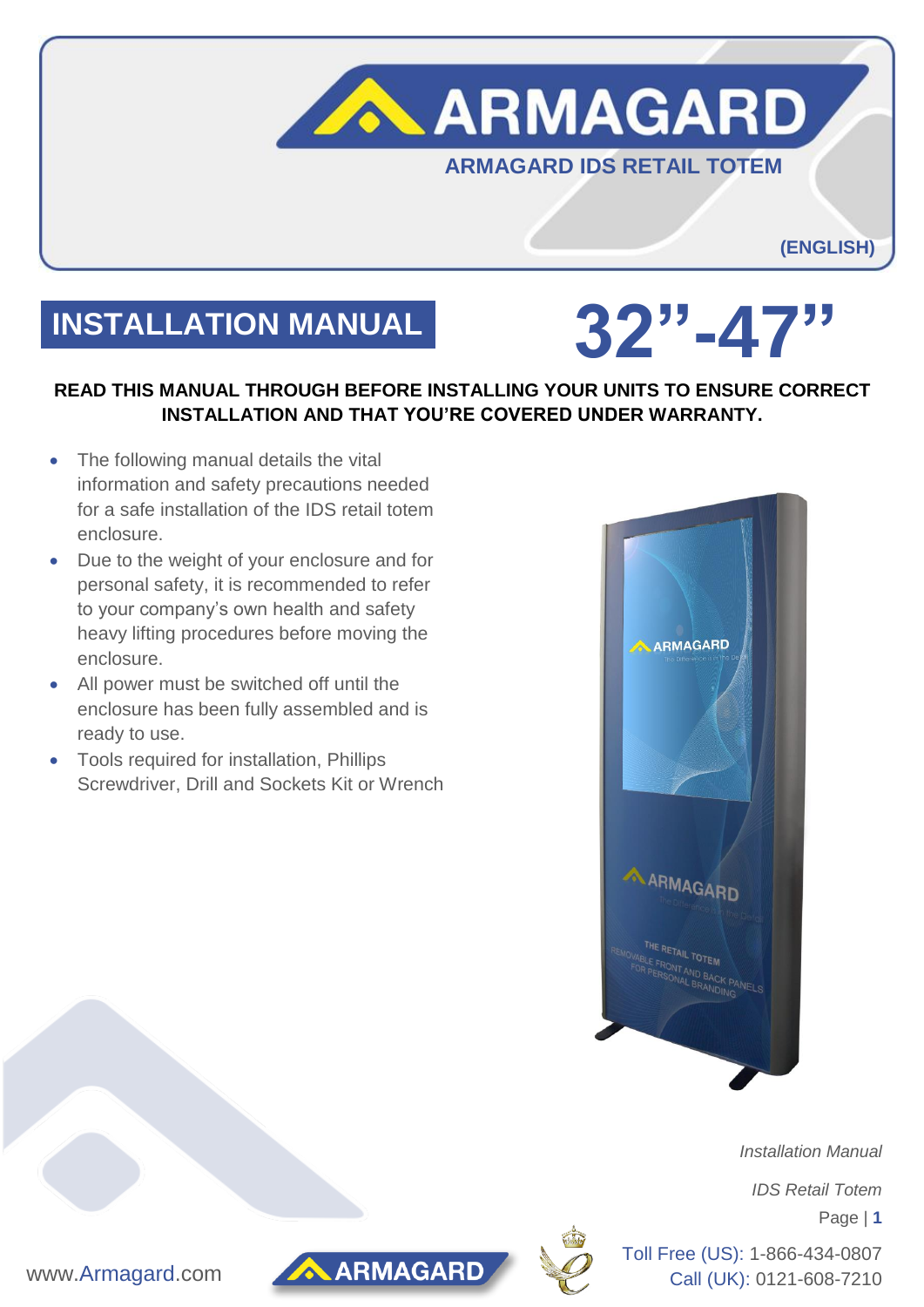## **CONTENTS & PREPARATION**

### **Display Mounting**

|           |             | $\bullet$ Parts List        |          |
|-----------|-------------|-----------------------------|----------|
|           |             | • Installation Instructions |          |
| $\bullet$ | Maintenance |                             | Pg 11-12 |

## **PARTS LIST DISPLAY MOUNTING**

- 1. IDS Retail Totem x1
- 2. Feet x2



 *Installation Manual*

*IDS Retail Totem*

Page | **2**





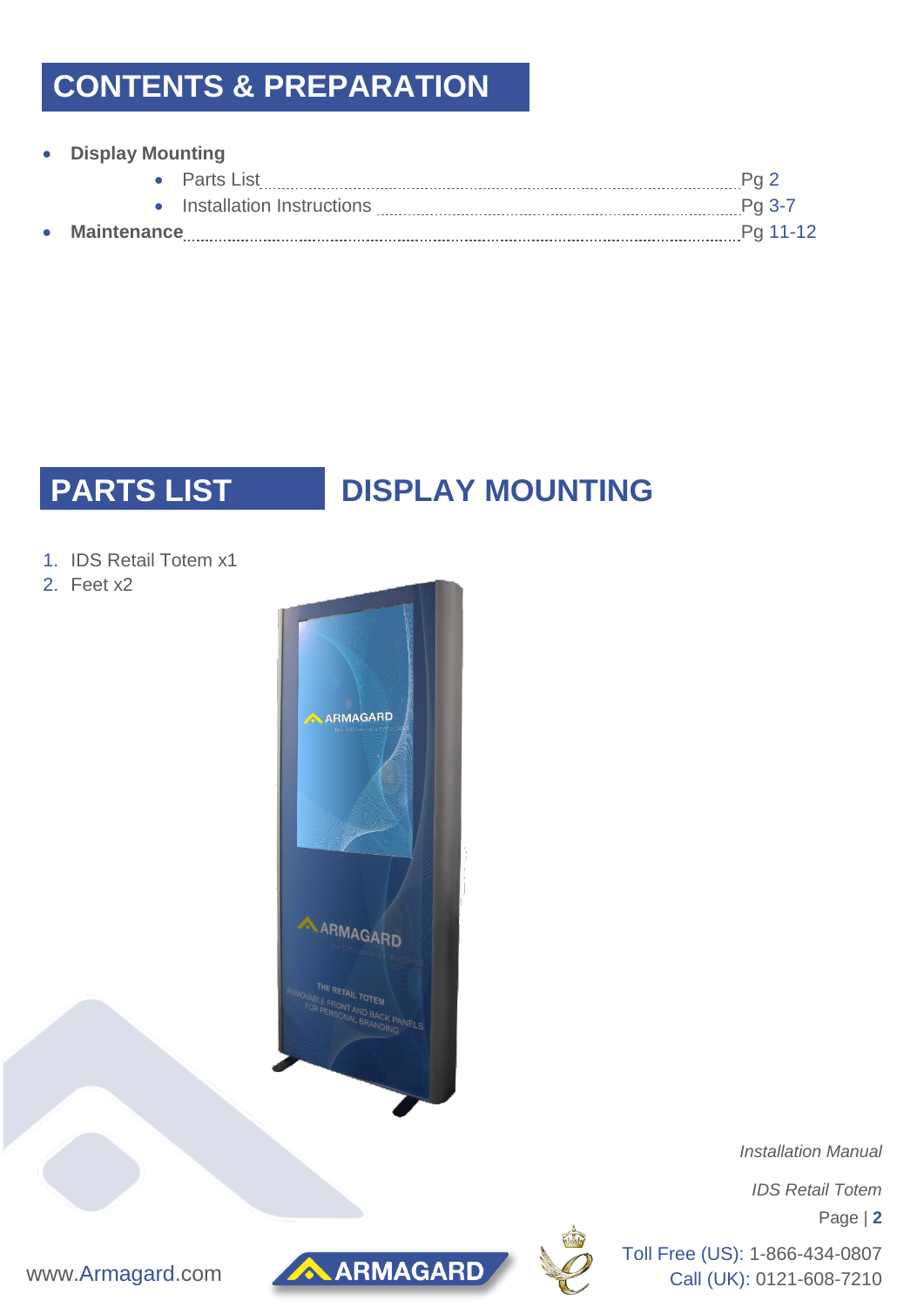## **Installation Instructions for a Retail Totem**

1. Identifying the various component part of the retail totem



- 2. The Foamex panels can be taken out for branding and installation purposes.
	- a) The panels can either be removed by taking of the top cover and sliding them out, OR.
	- b) By slightly pushing it inwards around the edges, so that it deflects outwards in the centre and slides out.

 *Installation Manual*

*IDS Retail Totem*

Page | **3**





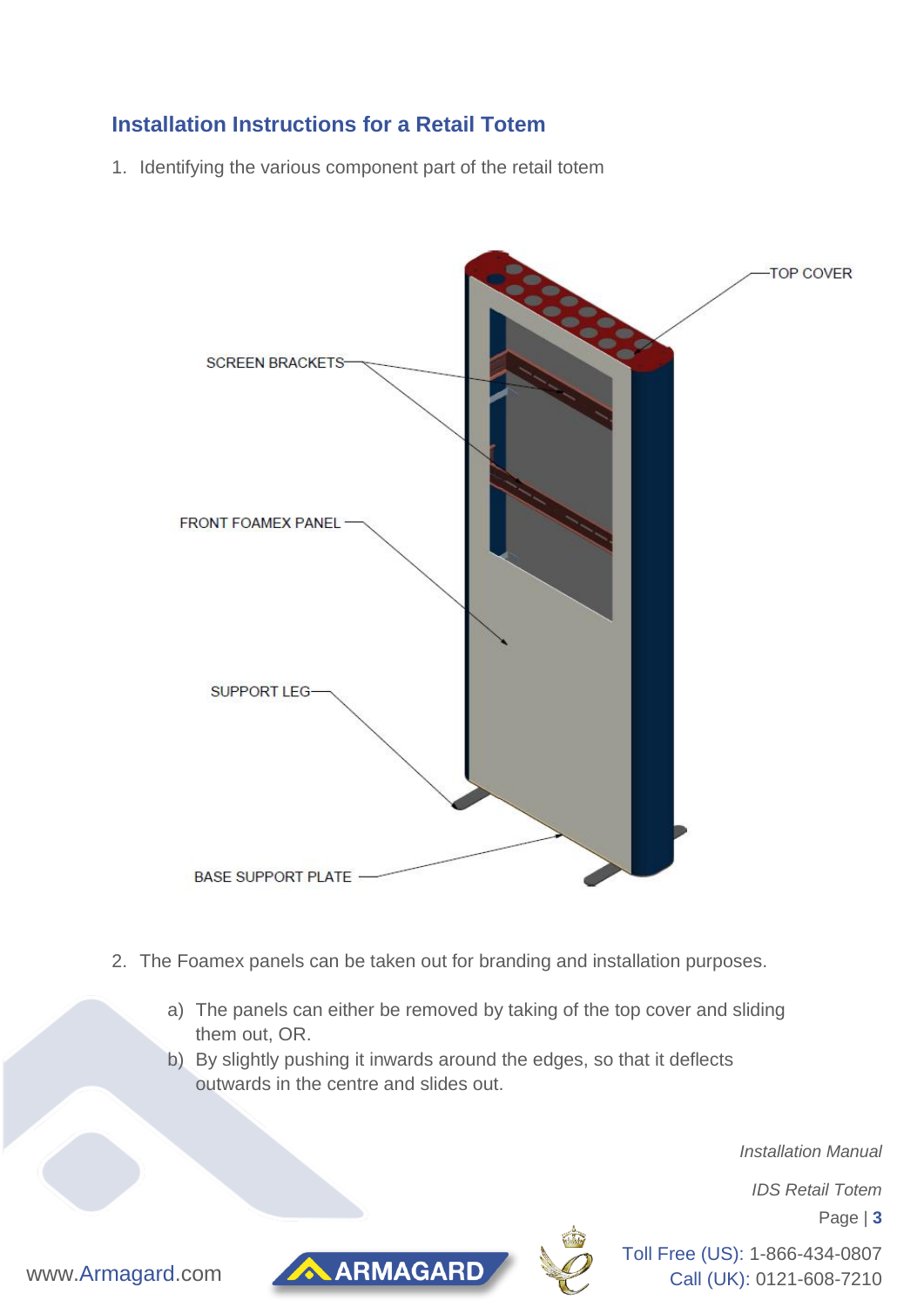

Supporting your retail totem.

- a) Your retail totem comes with a pair of support legs as shown in the figure above. The totem can be left free standing when supported on these legs on a flat surface.
- b) However, you can bolt the totem straight to the floor which is always recommended. This makes the whole structure much more stable and secure.

 *Installation Manual*

*IDS Retail Totem*

Page | **4**



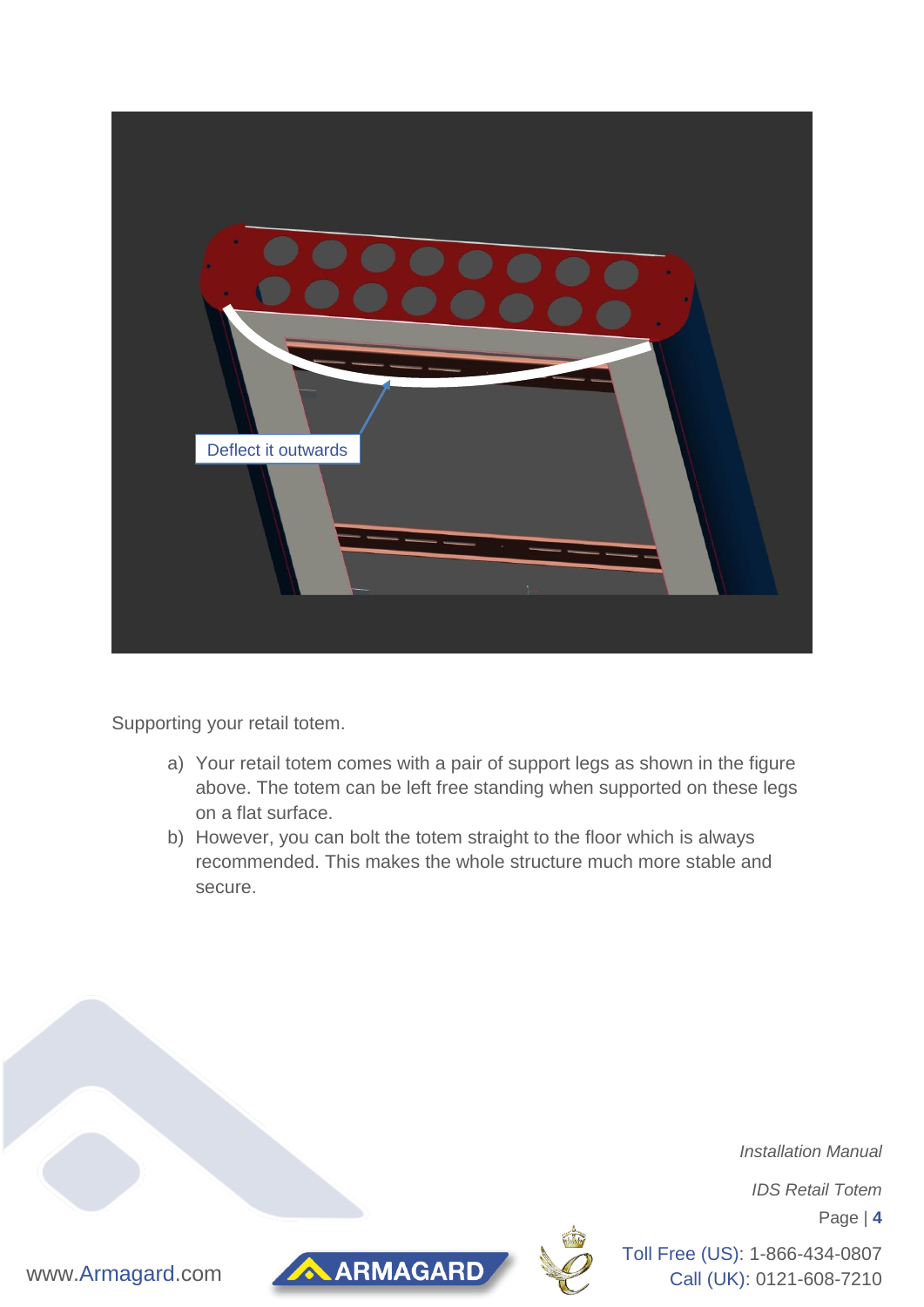

- c. Remove the support legs by removing the 4 counter sunk screws from the base of the totem as shown above
- d. Then the totem can be secured to the floor by inserting 4off M8 bolts through the plate into the ground



 *Installation Manual*

*IDS Retail Totem*

Page | **5**



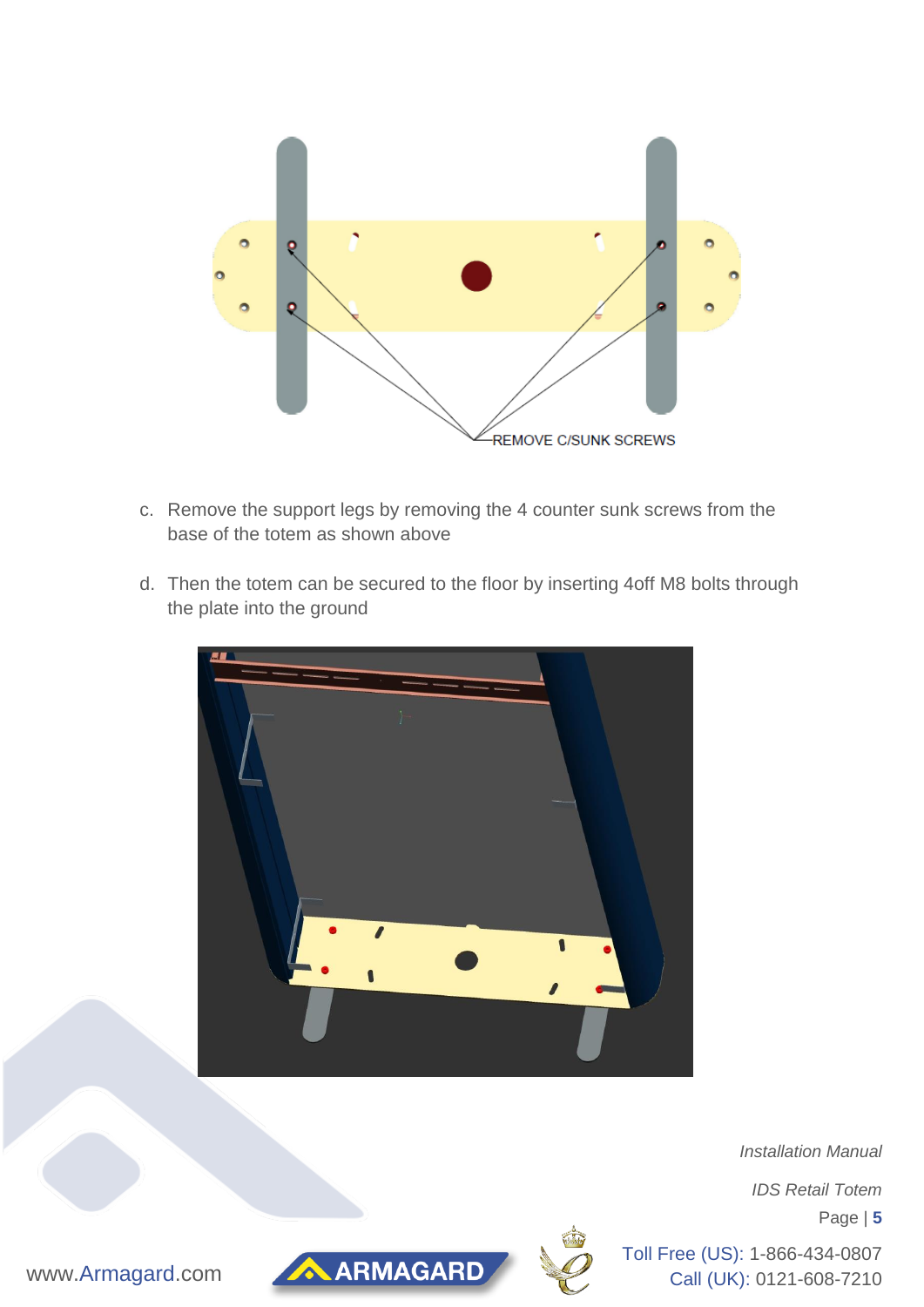

3. Fixing the screen to the bracket



- a) To fix the screen to the brackets , the screens needs to be held from the front against the brackets , and then screwed in place from the back
- b) After fixing the screen to the bracket, place the front Foamex panel back in place.

 *Installation Manual*

*IDS Retail Totem*

Page | **6**





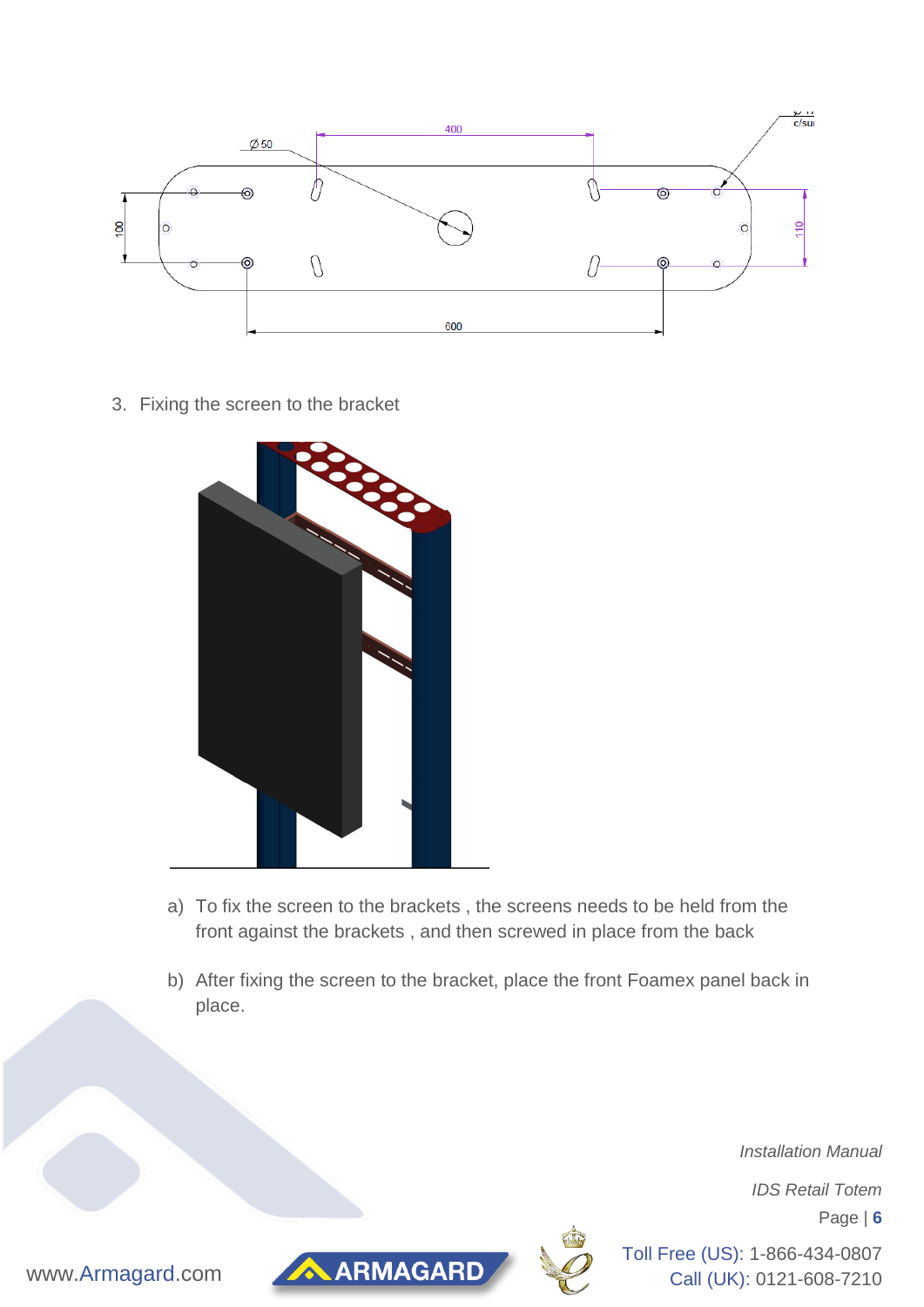- c) To adjust the vertical position of the screen; loosen the screws holding the screen brackets to the side channels. The brackets can then slide along the length of the side channels. Do this till the picture on the screen is within the polycarbonate window on the front.
- d) Once you have got the position right, put the back panel in place.



 *Installation Manual*

*IDS Retail Totem*

Page | **7**